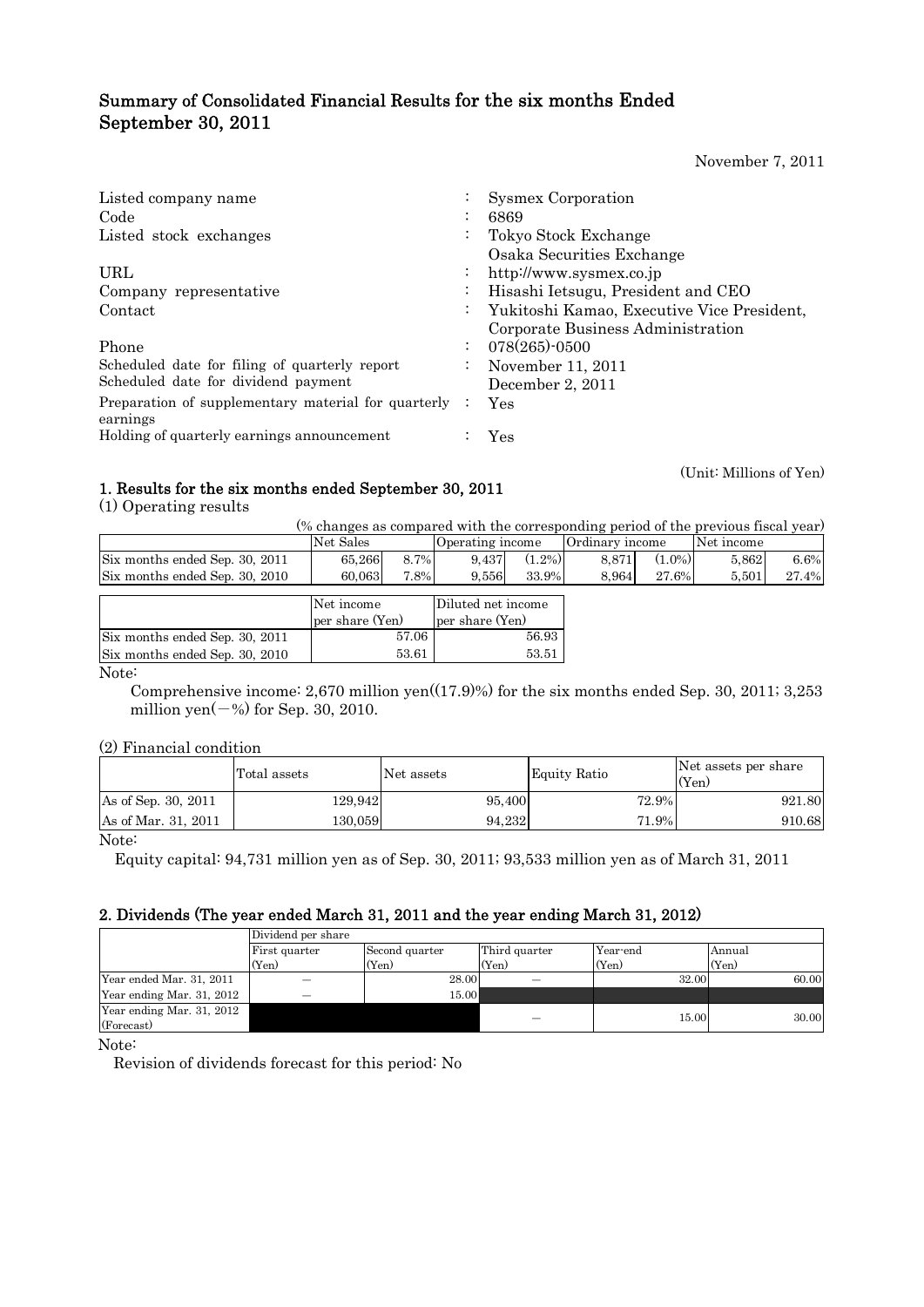## 3. Business forecast for the year ending March 31, 2012

(% changes as compared with the corresponding period of the previous fiscal year)

|                                             |        | Uperating income |         | Urdınary | income | I N et<br>income |         | (Yen) |
|---------------------------------------------|--------|------------------|---------|----------|--------|------------------|---------|-------|
| Year ending Mar. 31.<br>.000<br>2012<br>134 | $.5\%$ | 18.500           | 2%<br>. | 18,000   | $1\%$  | 500              | $J.8\%$ | 11.92 |

Note:

Revision of business forecast for this period: Yes

## 4. Other information

- (1) Changes in significant consolidated subsidiaries(which resulted in changes in scope of consolidation): No
- (2) Application of special accounting policy for quarterly financial reporting: No
- (3) Changes in accounting policies, accounting estimates and restatement of corrections
- 1) Changes in accounting policies resulting from the revision of the accounting standards and other regulations: Yes
	- 2) Other changes in accounting policies: No
	- 3) Changes in accounting estimates: No
	- 4) Restatement of corrections: No
- (4) Number of shares outstanding (Ordinary shares)
	- 1) Number of shares outstanding at the end of each fiscal period (including treasury stock): 102,985,216 shares as of Sep. 30, 2011; 102,923,616 shares as of Mar. 31, 2011
	- 2) Number of treasury stock at the end of each fiscal period:
		- 217,636 shares as of Sep. 30, 2011; 216,616 shares as of Mar. 31, 2011
	- 3) Average number of outstanding stock for each period (cumulative):
	- 102,735,979 shares six months ended Sep. 30, 2011; 102,613,458 shares six months ended Sep. 30, 2010

\*It is under the review procedure based on the Financial Instruments and Exchange Act at the time of disclosure of this report.

\*The above estimates are based on information available to the company on the date of the report's announcement. Due to unforeseen circumstances, however, actual results may differ from such estimates.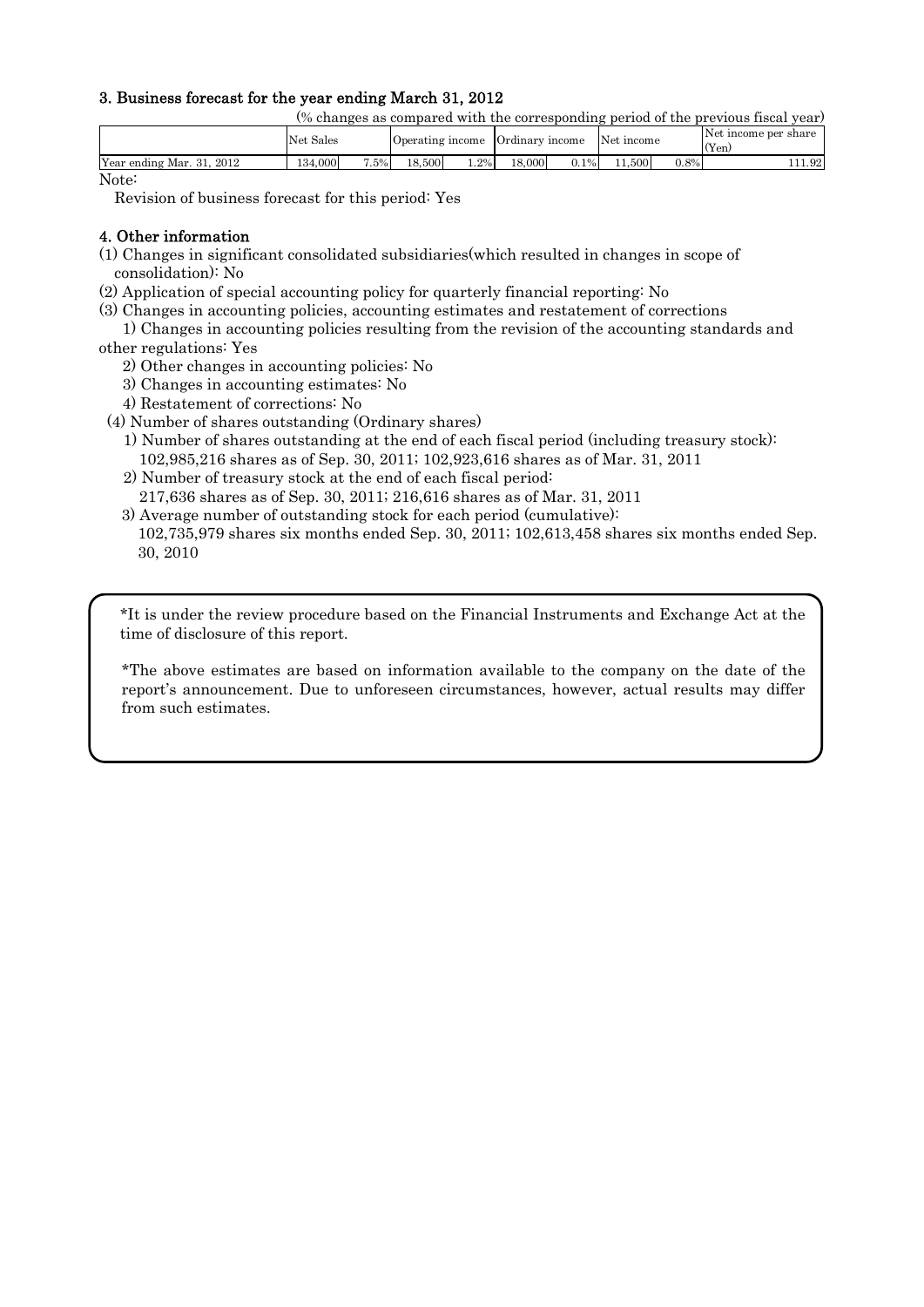[Financial performance]

1. Performance analysis

During the first half of the fiscal year ending March 31, 2012, although economic activity showed signs of recovering from the effects of the Great East Japan Earthquake, such as supply chain interruptions and electric power shortages, such factors as rising raw materials prices and ongoing yen appreciation shrouded the future in uncertainty. In Europe and the United States, the economic outlook appears likely to worsen, owing to such factors as the Greek debt crisis, unrest in the Middle East and Africa and rising gasoline prices—causing customer confidence to fall. In emerging markets, meanwhile, overall economic expansion remains firm, despite uncertainties stemming from decelerating economic growth in China and rising consumer prices.

On the healthcare front, earnings and profits at medical institutions in Japan are beginning to improve, prompted by the restructuring of public hospitals and revisions in medical remuneration. In advanced countries in Europe and North America, efforts are underway to reduce healthcare costs and reform medical systems. In the United States, dispute continues about a medical reform bill that aims to reduce the number of people without medical insurance. In China, medical system reform that is underway, including to the medical insurance system, aims to build infrastructures that provide uniform medical services in cities and farming villages throughout the country.

Against this backdrop, in its mainstay hematology field the Sysmex Group launched the new top-end XN-Series of multiparameter automated hematology analyzers. The series is designed for sale across all regions, and sales will commence by country, as approved.

|  |                   |            | 2011 2Q    |            | 2012 2Q    |            |  |
|--|-------------------|------------|------------|------------|------------|------------|--|
|  |                   | Amount     | Percentage | Amount     | Percentage | (Previous) |  |
|  |                   | (Millions) | of Total   | (Millions) | of Total   | $period =$ |  |
|  |                   | of Yen)    | (0/0)      | of Yen     | (0/0)      | 100%)      |  |
|  | Japan             | 18,351     | 30.5       | 18,910     | 29.0       | 103.0      |  |
|  | Americas          | 12,815     | 21.3       | 13,453     | 20.6       | 105.0      |  |
|  | Europe            | 16,911     | 28.2       | 18,473     | 28.3       | 109.2      |  |
|  | China             | 7,790      | 13.0       | 10,041     | 15.4       | 128.9      |  |
|  | Asia Pacific      | 4,194      | 7.0        | 4,387      | 6.7        | 104.6      |  |
|  | Overseas subtotal | 41,712     | 69.5       | 46,355     | 71.0       | 111.1      |  |
|  | Total             | 60,063     | 100.0      | 65,266     | 100.0      | 108.7      |  |

Net Sales by Destination

In Japan, management improvements accompanying healthcare reforms resulted in steady capital investment by large-scale healthcare institutions. This situation and our ongoing efforts to promote solutions led to solid sales, as well as strong performance in terms of receiving major orders. As a result, we posted sales of ¥18,910 million, up 3.0% from the same period of the previous fiscal year.

In overseas markets, we made steady progress in the strengthening of sales and support structures and the provision of solutions. As a result, sales moved steadily upward on a local currency basis due to increased sales of instruments and diagnostic reagents. Consequently, despite major yen appreciation the Group's overseas sales were ¥46,355 million, up 11.1% year on year. The overseas sales ratio was 71.0%, up 1.5 percentage points from the same period of the previous fiscal year.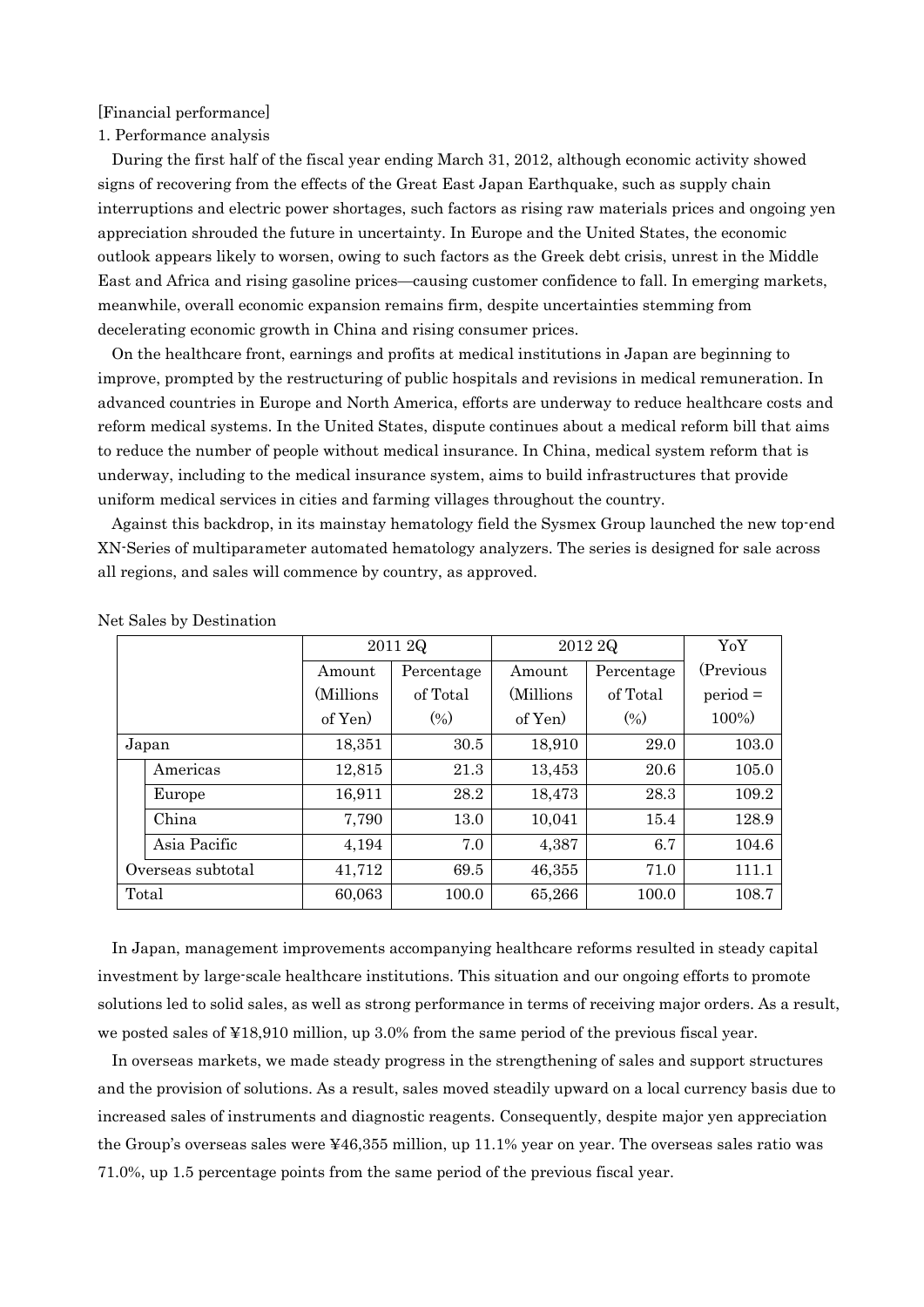With the exception of net income, however, income was down year on year, owing to the impact of substantial yen appreciation against the U.S. dollar. As a result, during the first half the Group recorded consolidated net sales of ¥65,266 million, up 8.7%. Operating income fell 1.2%, to ¥9,437 million, and ordinary income decreased 1.0%, to  $48,871$  million, while net income rose 6.6%, to  $45,862$ million.

#### Performance by segment

#### (1) Japan

Performance remained robust in the hematology field, our main business domain, as well as in the hemostasis, urinalysis and laboratory information systems, owing to our perseverance in presenting solutions to customers paid off in the form of large orders. These factors contributed to a 5.5% rise in sales compared with the corresponding period of the preceding fiscal year, to ¥20,838 million.

Despite the negative effects on income of yen appreciation, we posted operating income of ¥5,215 million, up 40.3% year on year. This rise was the result of robust domestic sales and an increase in export sales to Group companies, including the impact of a revision in intragroup transaction prices.

### (2) Americas

In the United States, sales grew as a result of our focus on developing direct sales and support networks, as well as our success in promoting solutions that meet customer needs, which generated strong sales to integrated healthcare networks (IHNs) and the U.S. Veterans Integrated Service Network (VISN). In addition, economic recovery in Central and South America led to robust sales, centering on bids. Despite the negative effects of yen appreciation, sales in the Americas rose 2.3%, to ¥12,688 million.

The effects of yen appreciation, the higher cost of sales resulting from a revision in intragroup transaction prices and an increase in selling, general and administrative expenses stemming from efforts to reinforce our sales and support operations prompted a 15.2% decrease in operating income, to ¥1,242 million.

#### (3) Europe

In addition to enhancing our direct sales and support activities, we continued in our efforts to propose solutions, resulting in robust sales centered in the hematology field. As a result, sales in Europe were up 8.8% year on year, to ¥18,382 million.

The effects of higher sales compensated for an increase in selling, general and administrative expenses to enhance our sales and support structure, prompting operating income to rise 4.4%, to ¥2,702 million.

#### (4) China

In China, sales surged 28.9%, to ¥10,041 million. Behind these solid results were substantially higher sales of instruments and diagnostic reagents in the hematology, hemostasis and urinalysis fields.

Operating income rose 5.5%, to ¥1,526 million, as higher sales compensated for higher cost of sales resulting from a revision in intragroup transaction prices.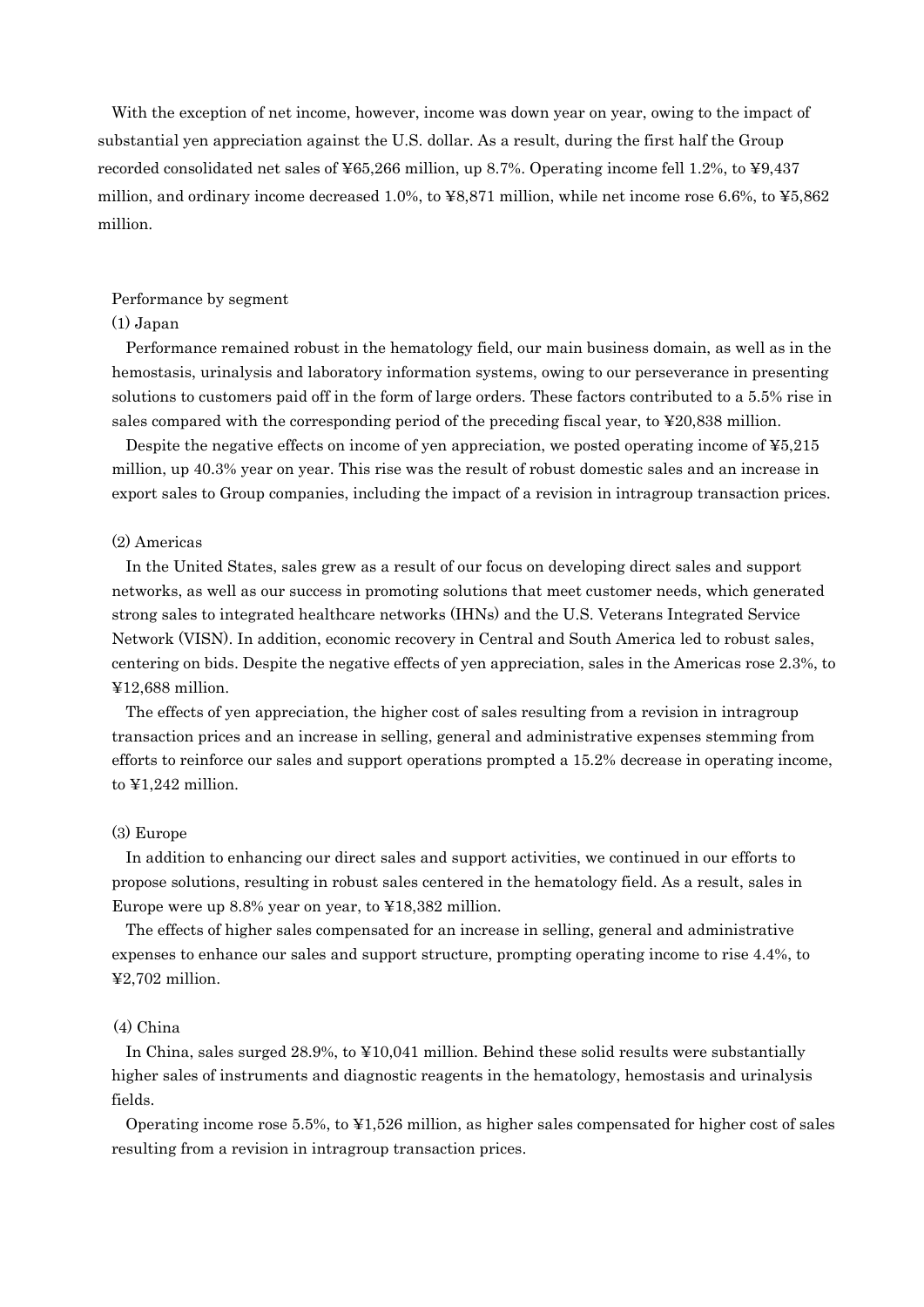#### (5) Asia Pacific

Sales were up sharply in India, centering on the hematology field. For the region, sales were up 2.7% year on year, to ¥3,315 million, the low rate of increase reflecting comparison with a temporary spike stemming from large-scale orders in the preceding fiscal year.

Owing to the higher cost of sales resulting from a revision in intragroup transaction prices and an increase in selling, general and administrative expenses, operating income fell 80.2%, to ¥82 million.

#### 2. Financial conditions analysis

#### (1) Assets, liabilities and net assets

As of September 30, 2011, total assets amounted to ¥129,942 million, down ¥117 million from the end of the previous fiscal year. Major factors included a ¥1,031 million increase in merchandise and finished goods and ¥1,085 million higher property, plant and equipment, while trade notes and accounts receivable fell ¥1,854 million and investments and other assets shrunk by ¥2,074 million.

Meanwhile, total liabilities were down ¥1,284 million, to ¥34,542 million. The main contributors to this decrease included components of other current liabilities: accrued payables were down ¥277 million, accrued expenses down ¥293 million, and advance receipts down ¥447 million.

Total net assets came to ¥95,400 million at the end of the first half, up ¥1,167 million. The principal reason for this rise was a  $\frac{1}{4}4.218$  million increase in retained earnings, while foreign currency translation adjustments fell ¥3,264 million. The equity ratio as of September 30, 2011, was 72.9%, up 1.0 percentage point from the 71.9% recorded at the end of the previous fiscal year.

## (2) Cash flows

As of September 30, 2011, cash and cash equivalents amounted to ¥19,017 million, up ¥101 million from March 31, 2011. Cash flows from various activities are described in more detail below.

#### (Operating cash flow)

Net cash provided by operating activities was ¥8,219 million, up ¥26 million. As principal factors, income before income taxes provided ¥8,844 million, ¥134 million more than during the first half of the preceding year, and depreciation and amortization provided ¥3,565 million, up ¥81 million. An increase in inventories used  $\frac{42,572 \text{ million}}{200}$  million less than in the first half of the preceding year, and income taxes paid used ¥3,604 million, ¥448 million more than in the first half of the preceding fiscal year.

#### (Investing cash flow)

Net cash used in investing activities was ¥5,842 million, ¥2,453 million more than in the first half of the preceding fiscal year. The main use of cash was purchases of property, plant and equipment, which used ¥3,138 million, ¥757 million more than in the first half of the previous year. In addition, expenditures for the transfer of business used ¥1,900 million.

#### (Financing cash flow)

Net cash used in financing activities amounted to  $\yen 1,573$  million,  $\yen 11$  million less than was used in these activities in the first half of the previous year. In this category, cash dividends paid used ¥1,643 million (up  $\angle 54$  million from the first half of the previous year), a net increase in short-term loans payable provided ¥273 million, ¥103 million less than in the first half of the preceding fiscal year. Also, in the "other" category, the repayment of lease obligations used  $\frac{4240}{100}$  million less than in the first half of the preceding year).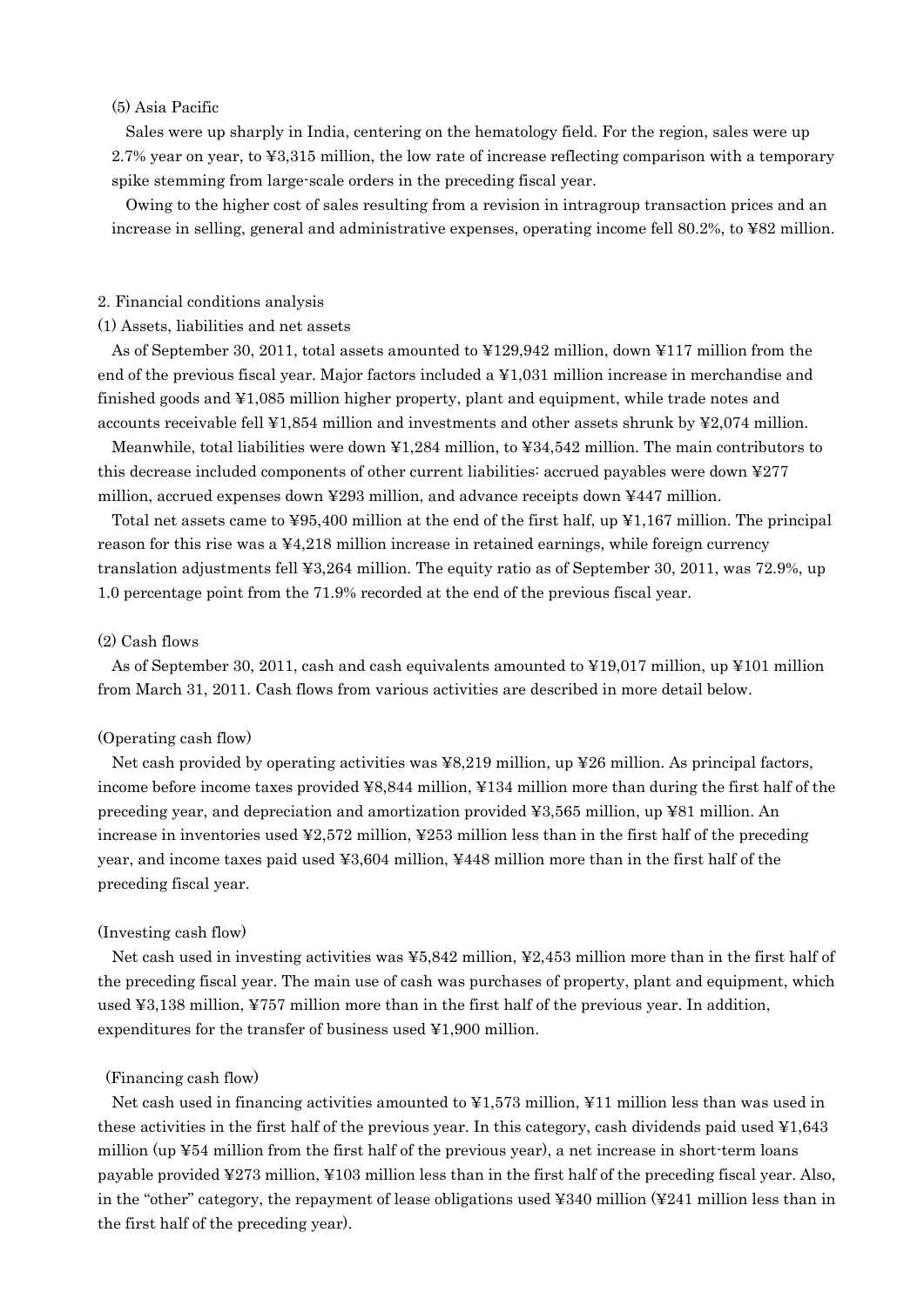#### 3. Consolidated financial forecast

For the full fiscal year ending March 31, 2012, we expect net sales to be below our previously announced forecast, owing to higher-than-expected appreciation of the yen against the U.S. dollar and the euro. On the profit front, as well, we now expect operating income to fall below previously forecast levels as, although we are working to hold down selling, general and administrative expenses, this is unlikely to cover the impact of yen appreciation. The non-operating balance is expected to worsen, owing to foreign exchange losses, leading to lower ordinary income than previously expected and causing us to revise our forecast for the full fiscal year.

For the third quarter onward, we revise our exchange rate assumptions to US\$1 = ¥76 and  $\epsilon$ 1 = ¥105, compared with our initial assumptions of US\$1 =  $485$  and  $61 = 1115$ .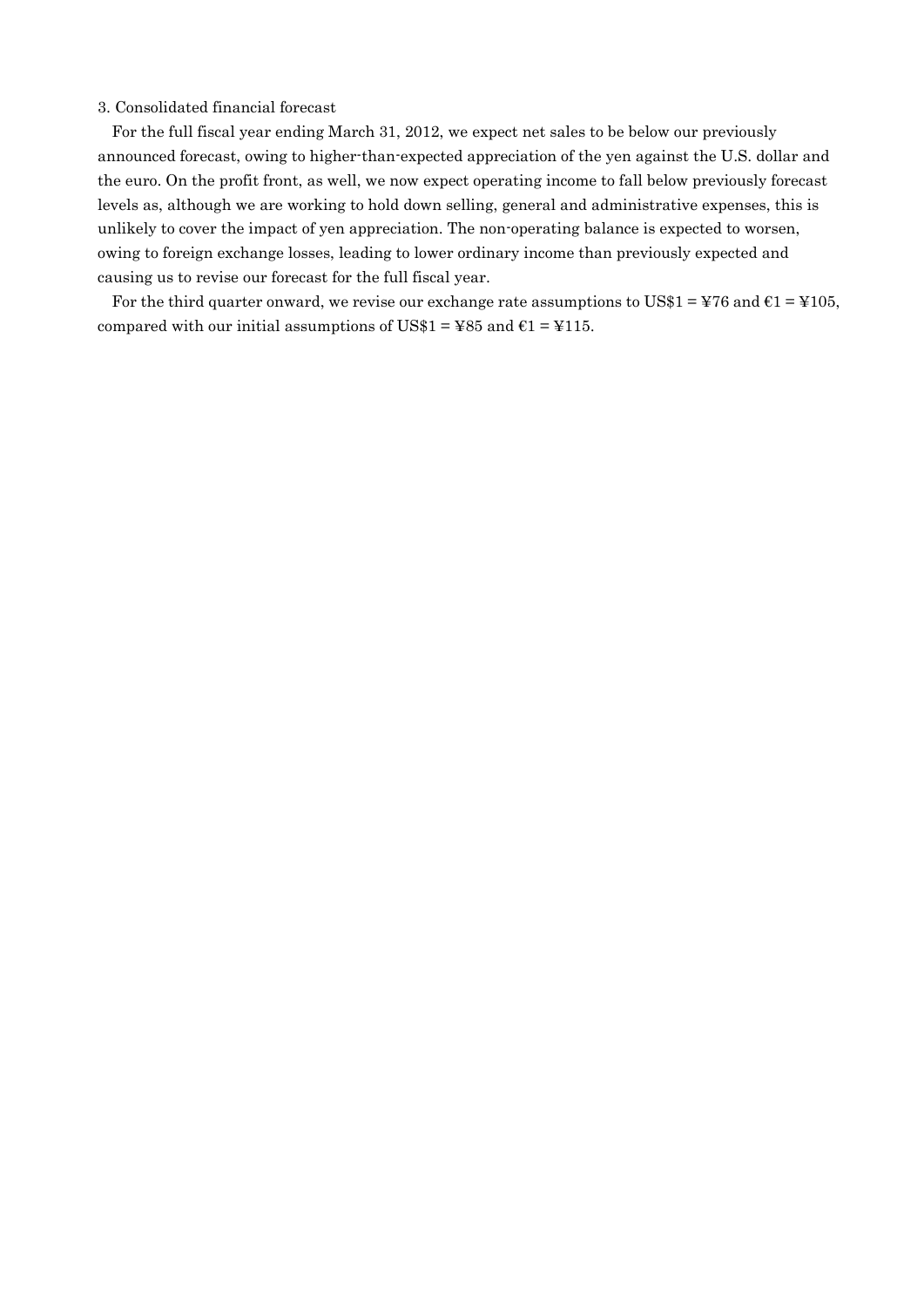#### Consolidated Balance Sheets

**Items** Amount Amount Amount Amount Amount Amount Amount Amount Amount Amount Amount Amount Amount Amount Amount Amount Amount Amount Amount Amount Amount Amount Amount Amount Amount Amount Amount Amount Amount Amount Amou (Assets) Ⅰ Current assets Cash and deposits 18,950 19,052 Notes and accounts receivable-trade 32,063 30,209 Short-term investment securities 178 201 Merchandise and finished goods 14,329 15,360 Work in process  $1,733$   $1,683$ Raw materials and supplies and supplies and supplies and supplies and supplies and supplies and supplies and supplies and supplies and supplies and supplies and supplies and supplies and supplies and supplies and supplies Others  $9,299$   $9,865$ Allowance for doubtful accounts (370) (336) Total current assets  $79,931$   $80,147$ Ⅱ Noncurrent assets Property, plant and equipment Buildings and structures, net 15,232 15,676 Others 20,999 21,641 Total Property, plant and equipment 36,231 37,317 Intangible assets Goodwill 2,650 2,650 2,650 2,650 2,650 2,650 2,650 2,650 2,650 2,650 2,650 2,650 2,650 2,650 2,650 2,650 2,650 Others 4,816 4,816 4,851 Total Intangible assets  $6,646$   $7,302$ Total Investments and other assets 6,175 Total Noncurrent assets 49,795 **Total assets** 130,059 129,942 (Liabilities) Ⅰ Current liabilities Notes and accounts payable-trade 11,574 11,793 Short-term loans payable 525 Income taxes payable  $2,767$ Provision for bonuses 3,277 3,167 Provision for directors' bonuses 207 129 Provision for product warranties 128 114 Others 12,764 11,968 Total current liabilities 30,992 30,466 Ⅱ Noncurrent liabilities Long-term loans payable 6 and 11 6 minutes of  $\sim$  11 6 minutes of  $\sim$  11 6 minutes of  $\sim$  11 6 minutes of  $\sim$  11 6 minutes of  $\sim$  11  $\sim$  6 minutes of  $\sim$  11  $\sim$  6 minutes of  $\sim$  11  $\sim$  6 minutes of  $\sim$  11  $\sim$  6 Provision for retirement benefits 751 1,033 Provision for directors' retirement benefits 160 160 Others  $3,910$   $2,874$ Total Noncurrent liabilities  $4.834$   $4.075$ Total liabilities  $35,827$   $34,542$ (Net assets) Ⅰ Shareholders' equity Capital stock 9,041 9,128 Capital surplus 14,068 Retained earnings 78,881 Treasury stock  $(252)$   $(255)$ Total shareholders' equity  $97,433$  101,822 Ⅱ Accumulated other comprehensive income Valuation difference on available-for-sale securities 185 185 241 Deferred gains or losses on hedges (13) 2 Foreign currency translation adjustment  $(4,071)$   $(7,335)$ Total accumulated other comprehensive income  $(3,899)$  (7,091)  $\Box$  Subscription rights to shares 600  $\Box$  569 Ⅳ Minority interests 98 98 Total net assets  $94,232$   $95,400$ Total liabilities and net assets 130,059 129,942 As of Mar. 31, 2011 As of Sep. 30, 2011

(Unit: Millions of Yen)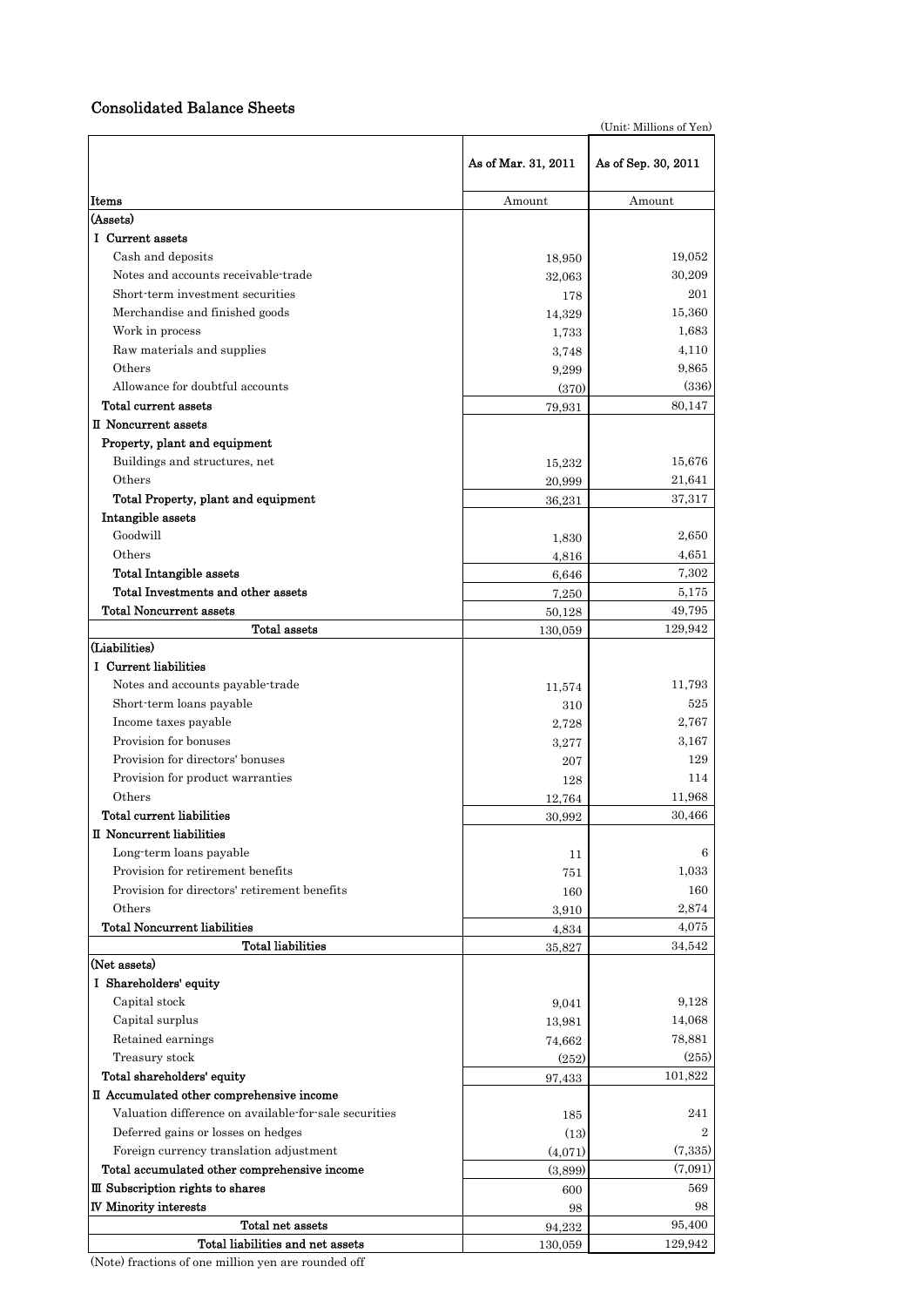## Consolidated Statements of Income

|                                                                                        |                                   | (Unit: Millions of Yen)           |
|----------------------------------------------------------------------------------------|-----------------------------------|-----------------------------------|
|                                                                                        | Six months ended<br>Sep. 30, 2010 | Six months ended<br>Sep. 30, 2011 |
| Items                                                                                  | Amount                            | Amount                            |
| I Net sales                                                                            | 60,063                            | 65,266                            |
| II Cost of sales                                                                       | 21,034                            | 24,074                            |
| Gross profit                                                                           | 39,028                            | 41,191                            |
| III Selling, general and administrative expenses                                       | 29,472                            | 31,754                            |
| Operating income                                                                       | 9,556                             | 9,437                             |
| <b>IV Non-operating income</b>                                                         |                                   |                                   |
| Interest income                                                                        | 59                                | 67                                |
| Dividends income                                                                       | 28                                | 28                                |
| Income from investment real estate                                                     | 191                               | 211                               |
| Others                                                                                 | 138                               | 72                                |
| Total non-operating income                                                             | 418                               | 379                               |
| V Non-operating expenses                                                               |                                   |                                   |
| Interest expenses                                                                      | 54                                | 35                                |
| Equity in losses of affiliates                                                         | 30                                | 30                                |
| Maintenance cost of investment real estate                                             | 71                                | 49                                |
| Foreign exchange losses                                                                | 703                               | 785                               |
| Others                                                                                 | 151                               | 43                                |
| Total non-operating expenses                                                           | 1,010                             | 944                               |
| Ordinary income                                                                        | 8.964                             | 8.871                             |
| VI Extraordinary profits                                                               |                                   |                                   |
| Gain on sales of noncurrent assets                                                     | $\overline{2}$                    | 11                                |
| Reversal of allowance for doubtful accounts                                            | $\overline{7}$                    |                                   |
| Gain on reversal of subscription rights to shares                                      | $\,3$                             |                                   |
| Total extraordinary profits                                                            | 13                                | 11                                |
| <b>VII Extraordinary loss</b>                                                          |                                   |                                   |
| Loss on valuation of investment securities                                             | 39                                |                                   |
| Loss on sales and retirement of noncurrent assets                                      | 40                                | 33                                |
| Loss on adjustment for changes of accounting standard for asset retirement obligations | 187                               |                                   |
| Others                                                                                 |                                   | $\overline{4}$                    |
| Total extraordinary loss                                                               | 267                               | 38                                |
| Income before income taxes and minority interest                                       | 8,710                             | 8,844                             |
| Income taxes-current                                                                   | 3,504                             | 3,913                             |
| Income taxes-deferred                                                                  | (306)                             | (937)                             |
| Total income taxes                                                                     | 3,197                             | 2,976                             |
| Income before minority interests                                                       | 5,512                             | 5,868                             |
| <b>Minority interest</b>                                                               | 11                                | 6                                 |
| Net income                                                                             | 5,501                             | 5,862                             |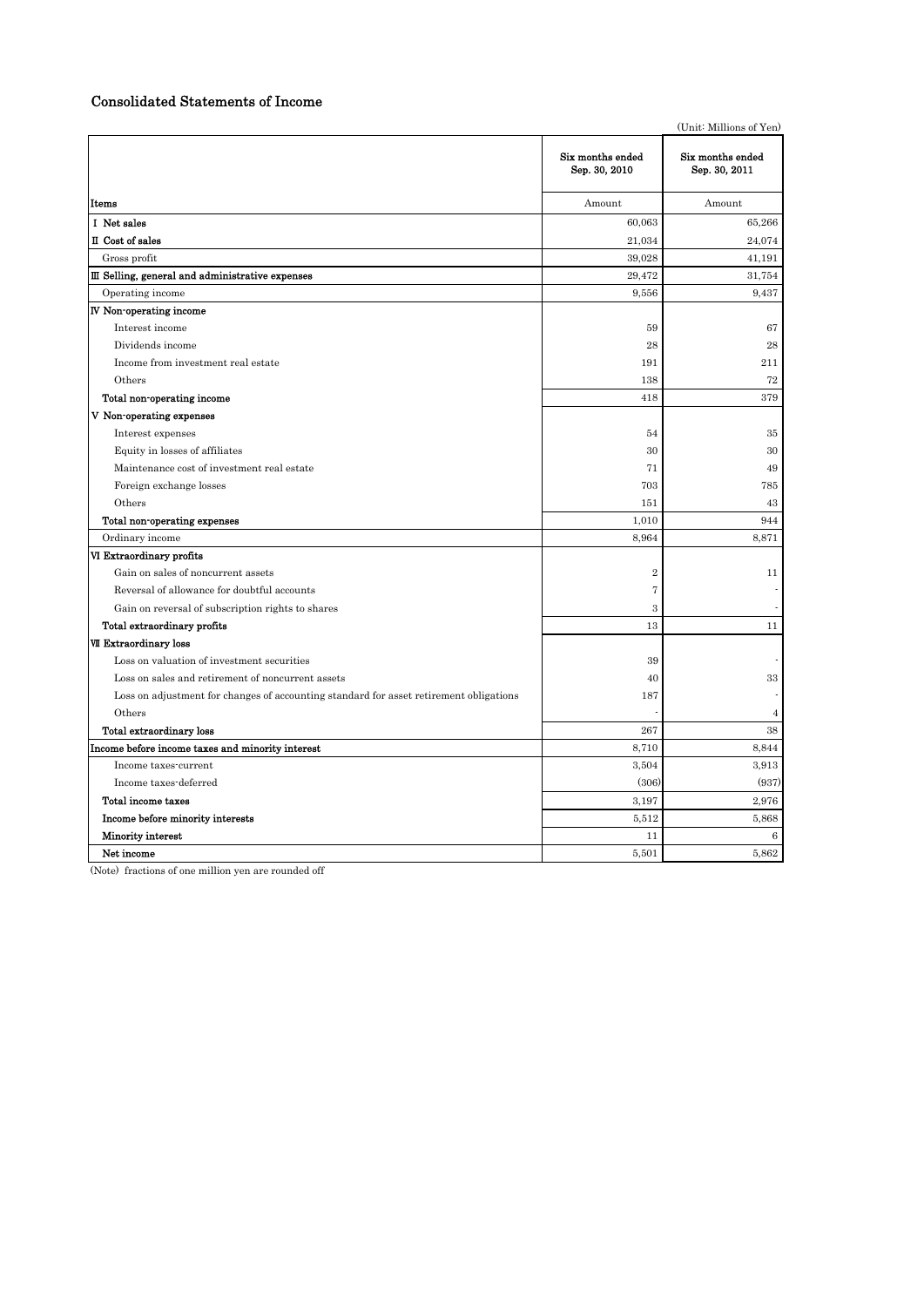# Consolidated Statements of Comprehensive Income

| (Unit: Millions of Yen)                                   |                                   |                                   |  |  |  |  |  |
|-----------------------------------------------------------|-----------------------------------|-----------------------------------|--|--|--|--|--|
| Items                                                     | Six months ended<br>Sep. 30, 2010 | Six months ended<br>Sep. 30, 2011 |  |  |  |  |  |
| Income before minority interests                          | 5.512                             | 5,868                             |  |  |  |  |  |
| Other comprehensive income                                |                                   |                                   |  |  |  |  |  |
| Valuation difference on available-for-sale securities     | (110)                             | 56                                |  |  |  |  |  |
| Deferred gains or losses on hedges                        | 8                                 | 16                                |  |  |  |  |  |
| Foreign currency translation adjustment                   | (2,156)                           | (3,270)                           |  |  |  |  |  |
| Total other comprehensive income                          | (2,259)                           | (3,198)                           |  |  |  |  |  |
| Comprehensive income                                      | 3,253                             | 2,670                             |  |  |  |  |  |
| Comprehensive income attributable to owners of the parent | 3.247                             | 2,670                             |  |  |  |  |  |
| Comprehensive income attributable to minority interests   | 6                                 |                                   |  |  |  |  |  |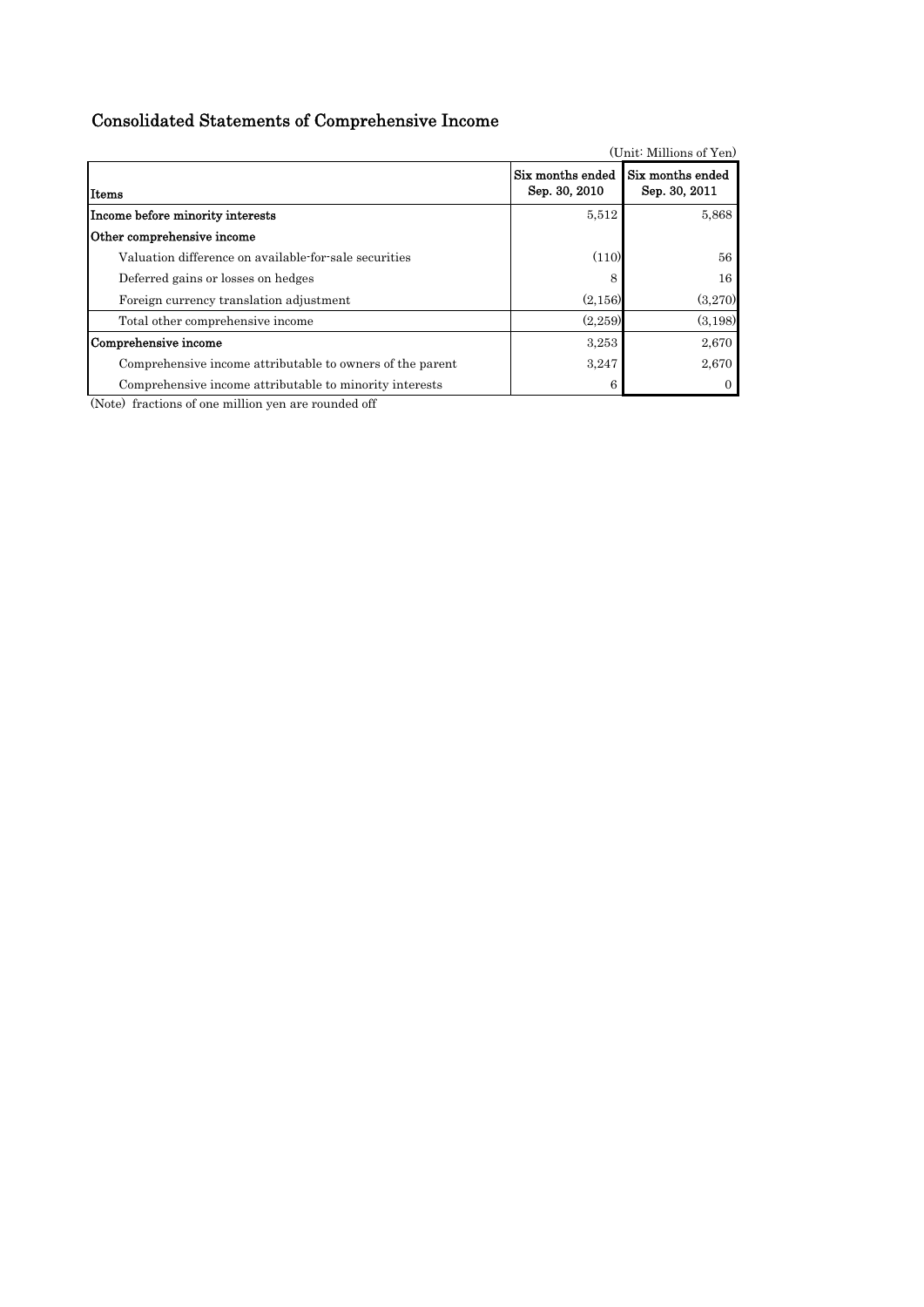## Consolidated Statements of Cash Flows

| Consonuated Statements of Cash Flows                                                   |                                   | (Unit: Millions of Yen)           |
|----------------------------------------------------------------------------------------|-----------------------------------|-----------------------------------|
| Items                                                                                  | Six months ended<br>Sep. 30, 2010 | Six months ended<br>Sep. 30, 2011 |
| I Net cash provided by (used in) operating activities                                  |                                   |                                   |
| Income before income taxes                                                             | 8,710                             | 8,844                             |
| Depreciation and amortization                                                          | 3,483                             | 3,565                             |
| Loss on adjustment for changes of accounting standard for asset retirement obligations | 187                               |                                   |
| Decrease (increase) in notes and accounts receivable-trade                             | 123                               | 139                               |
| Decrease (increase) in inventories                                                     | 253                               | (2,572)                           |
| Increase (decrease) in notes and accounts payable-trade                                | (72)                              | 313                               |
| Others                                                                                 | (1.357)                           | 1.476                             |
| Subtotal                                                                               | 11,329                            | 11,766                            |
| Interest and dividends received                                                        | 72                                | 86                                |
| Interest expenses paid                                                                 | (52)                              | (29)                              |
| Income taxes paid                                                                      | (3, 156)                          | (3,604)                           |
| Net cash provided by (used in) operating activities                                    | 8,193                             | 8,219                             |
| II Net cash provided by (used in) investment activities                                |                                   |                                   |
| Purchase of property, plant and equipment                                              | (2,380)                           | (3, 138)                          |
| Purchase of intangible assets                                                          | (837)                             | (779)                             |
| Payments for transfer of business                                                      |                                   | (1,900)                           |
| Others                                                                                 | (171)                             | (24)                              |
| Net cash provided by (used in) investment activities                                   | (3,389)                           | (5,842)                           |
| $III$ Net cash provided by (used in) financing activities                              |                                   |                                   |
| Net increase (decrease) in short-term loans payable                                    | 376                               | 273                               |
| Repayment of long-term loans payable                                                   | (6)                               | (2)                               |
| Cash dividends paid                                                                    | (1,588)                           | (1,643)                           |
| Others                                                                                 | (366)                             | (200)                             |
| Net cash provided by (used in) financing activities                                    | (1.584)                           | (1,573)                           |
| IV Effect of exchange rate change on cash and cash equivalents                         | (805)                             | (701)                             |
| V Net increase (decrease) in cash and cash equivalents                                 | 2,414                             | 101                               |
| VI Cash and cash equivalents at beginning of term                                      | 13,812                            | 18,915                            |
| VII Cash and cash equivalents at end of term                                           | 16,227                            | 19,017                            |